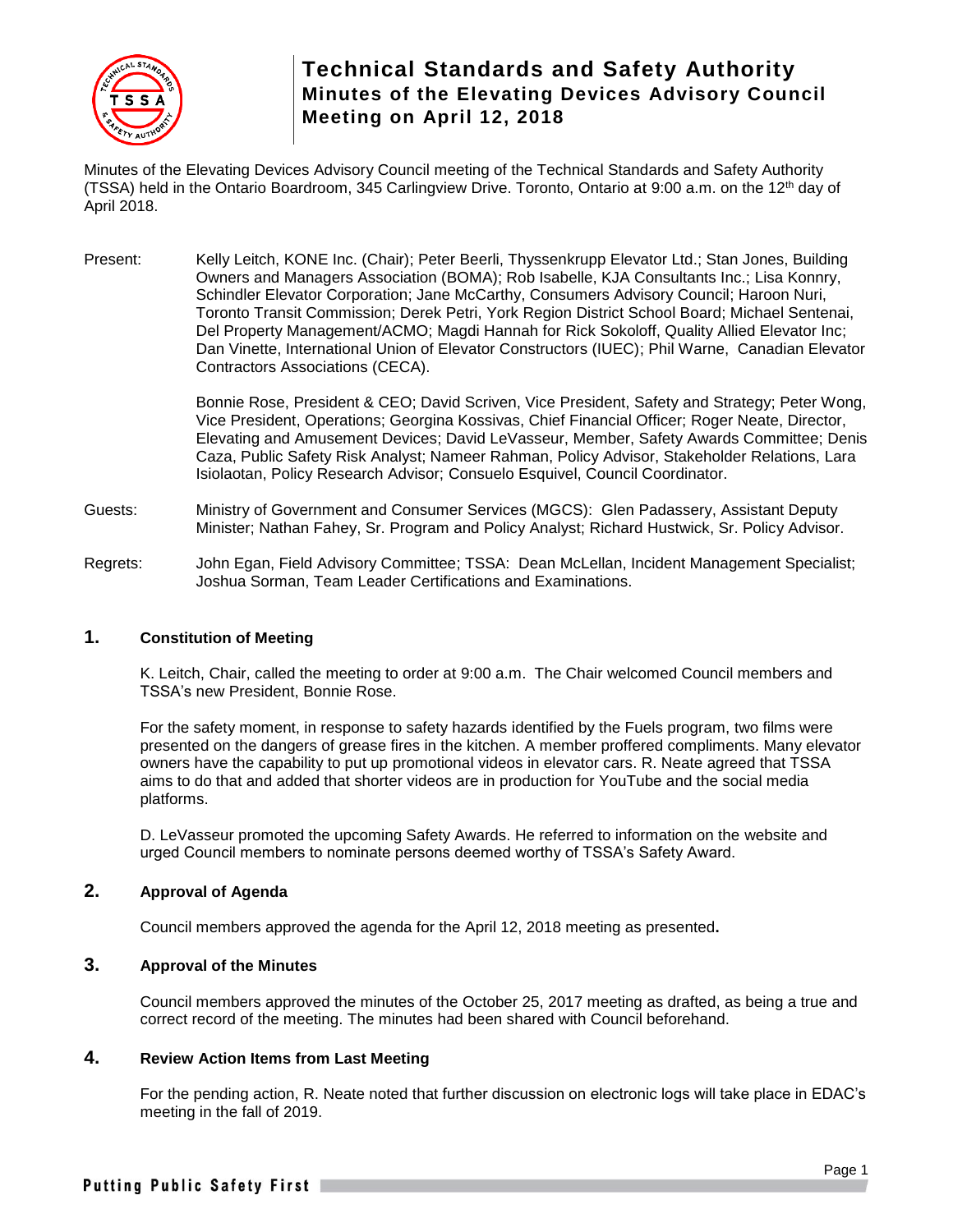

For the other pending item, he had reached out to Council members who had expressed interest in discussing ways of implementing the Maintenance Control Program (MCP) but had not gotten confirmation. Council members Dan Vinette, Phil Warne, and Peter Beerli indicated their interest. They will inform Dean McLellan accordingly.

**Action:** Formation of a working group on MCP changes. D. McLellan to organize.

### **5. TSSA President & CEO's report**

Bonnie Rose, newly designated President and CEO, expressed her enthusiasm in meeting with the Elevating Devices Advisory Council. She provided a little more information about her career as a brief background had been provided in advance. She would like to take on a listening tour of all advisory councils and looks forward to receiving feedback from all stakeholders. This was well received by the members of EDAC.

As part of the advanced materials for this meeting, members received the President and CEO's report regarding TSSA's key activities over the last quarter, which was treated as read. D. Scriven updated Council on the status of the Value for Money audit by the Auditor General of Ontario, and plans for engaging advisory council members on the design of a customer portal, which forms part of the 20/20 project.

### **6. FY 19 Fee Review**

G. Kossivas elaborated on the presentation slides which were shared with Council in advance of the meeting. She provided the rationale for the fee review and stressed the guiding principles behind the process. There were a number of questions which G. Kossivas responded to.

All programs will undergo fee reviews in FY 19, except for BPV Certificate of Inspection fees and USA which have been completed as a result of recent regulatory changes. The aim is to reduce crosssubsidization of TSSA programs. The committee noted and discussed next steps with the "punitive" inspection fees, which are currently not being applied pending a review of their effectiveness. R. Neate reminded Council of the importance of scheduling inspections in a timely manner and of the Declaration of Compliance, a policy often overlooked by clients.

### **7. Safety and Compliance Report**

D. Caza spoke to the presentation which was shared with Council beforehand. There were a couple of questions which he answered, such as definition of 'open occurrences' and the extent of data made available by insurance companies.

R. Neate confirmed that the issue of declining trends in compliance rates remains a concern to TSSA. As a result, he advised that TSSA will take action to restrict the licenses of contractors who continue to have low compliance rates.

Council members discussed some of the potential root causes of the levels of non-compliance, including the availability of skilled personnel, the respective roles of owners and contractors. In particular, Council members noted the contribution of MCP requirements, in particular related administrative requirements as a contributing factor. Council encouraged TSSA to continue to work collaboratively with the contractors and owners to identify opportunities to improve compliance.

### **8. Communication with Owners and Managers and Safety Issue (Seniors and Elevators)**

R. Neate spoke to the item. He advised Council of TSSA's meeting with the Canadian Elevator Contractors Associations (CECA) and Retirement Homes Regulatory Authority (RHRA). TSSA continues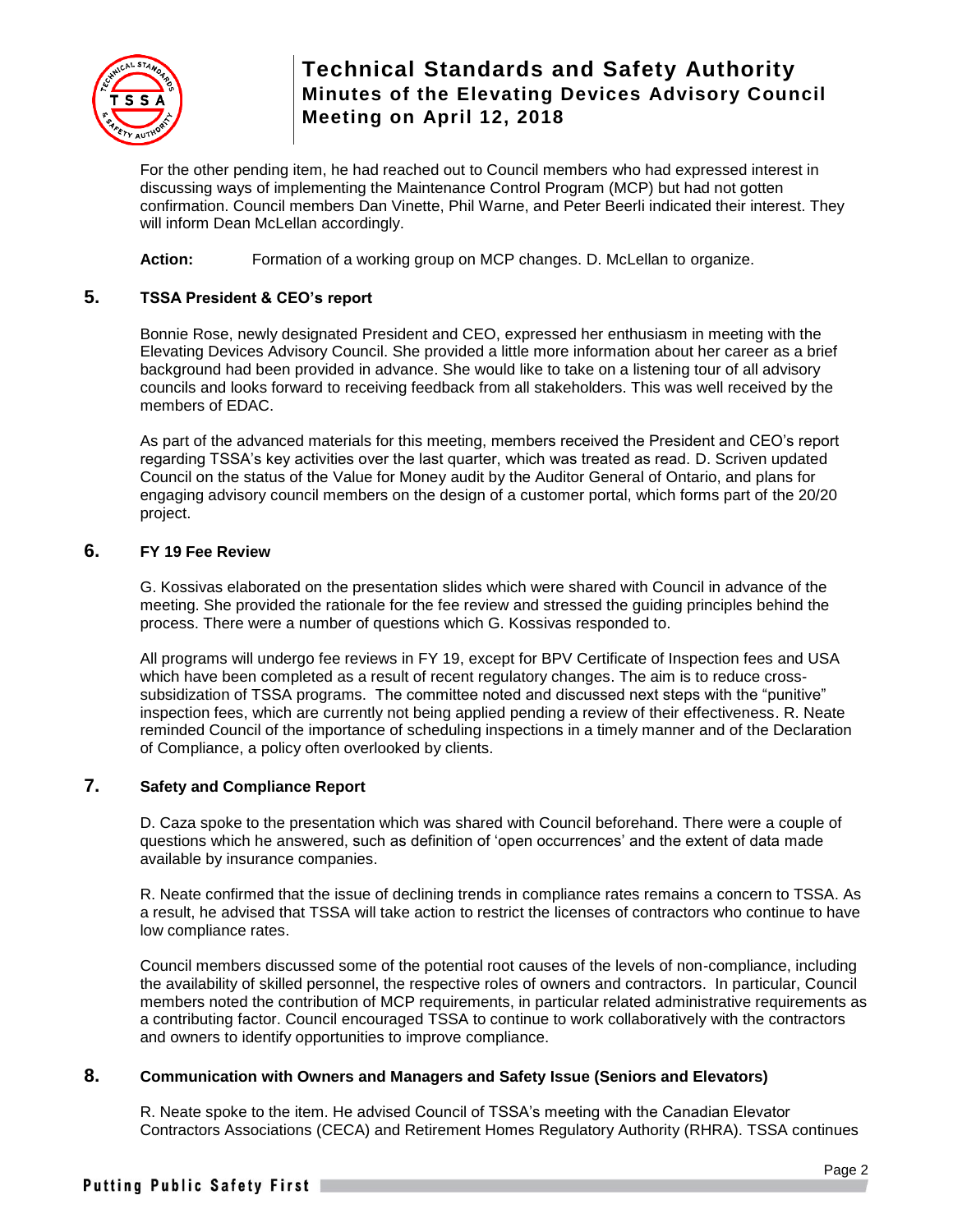

to promote elevator and escalator safety through videos and vignettes on social media. R. Neate distributed the latest pamphlet "Keeping Seniors Safe."

## **9. Public Education/Awareness**

The item was discussed in conjunction with item 8 above. R. Neate called on Council to share information about the Ontario Skills Competition scheduled in the next weeks at the Toronto Congress Centre. This is one means of raising awareness on the shortage of skilled labour in industry and enticing youth to enroll in technical colleges.

### **10. Ministry of Government and Consumer Services' update**

Glen Padassery updated Council on the Elevator Availability Action Plan. In March, Bill 8 was introduced. Bill 8 will amend the Technical Standards and Safety Act to give the TSSA new powers around the ability to apply Administrative Monetary Penalties (AMPs) and specific data collection requirements, subject to supporting regulations.

G. Padassery detailed the process by which bills are considered for approval. Once Bill 8 is passed, the government plans on creating standards for repairs and prescribed timelines for resumption of service. It will appoint an authority to oversee and enforce requirements. The new regulation is expected to be introduced within the next two years. He added that the repair stipulation of 7-14 days, originally proposed in the Private Member's Bill, was not included in draft Bill 8. The elevator availability study concluded that data will need to be collected first in order to develop standards.

There were a number of comments from Council.

- The difference in cost of adopting MCP and delivering service remains unresolved.
- The impending changes come at an inopportune time when the change in Minimum Wage comes into effect, resulting in higher operational costs.
- A new Condominium Act will be released which will require condominium owners to receive training to alleviate problems in elevator reliability.
- The issue of aging elevator parts and equipment.
- Safety and Reliability should be tackled as separate issues.
- Labour: the lack of qualified mechanics and gaps in apprenticeship, along with modernization and changes in technology. The need to certify foreign-trained labourers, and the need to incorporate elevating devices in school study programs.
- The need for improved architectural design, and the need to engage architects and building developers in the conversation.

### **11. Open Data Initiative and MCP**

The item was discussed at length under item 7.

## **12. B355 – Accessibility RRG update**

R. Neate spoke to the item. The code restricts access to B355 Lifts to mitigate hazards such as misuse, overload, and crushing. MGCS has asked TSSA to explore ways of safely removing restricted access safety requirements. TSSA has organized an RRG to assess safety hazards and mitigations in connection with B355 lifts. The first meeting took place on February 8, 2018.

## **13. Field Advisory Committee update**

J. Egan sent his regrets. He provided written updates from the Field Advisory Committee which were shared with Council at the time of the meeting. There were no comments from Council.